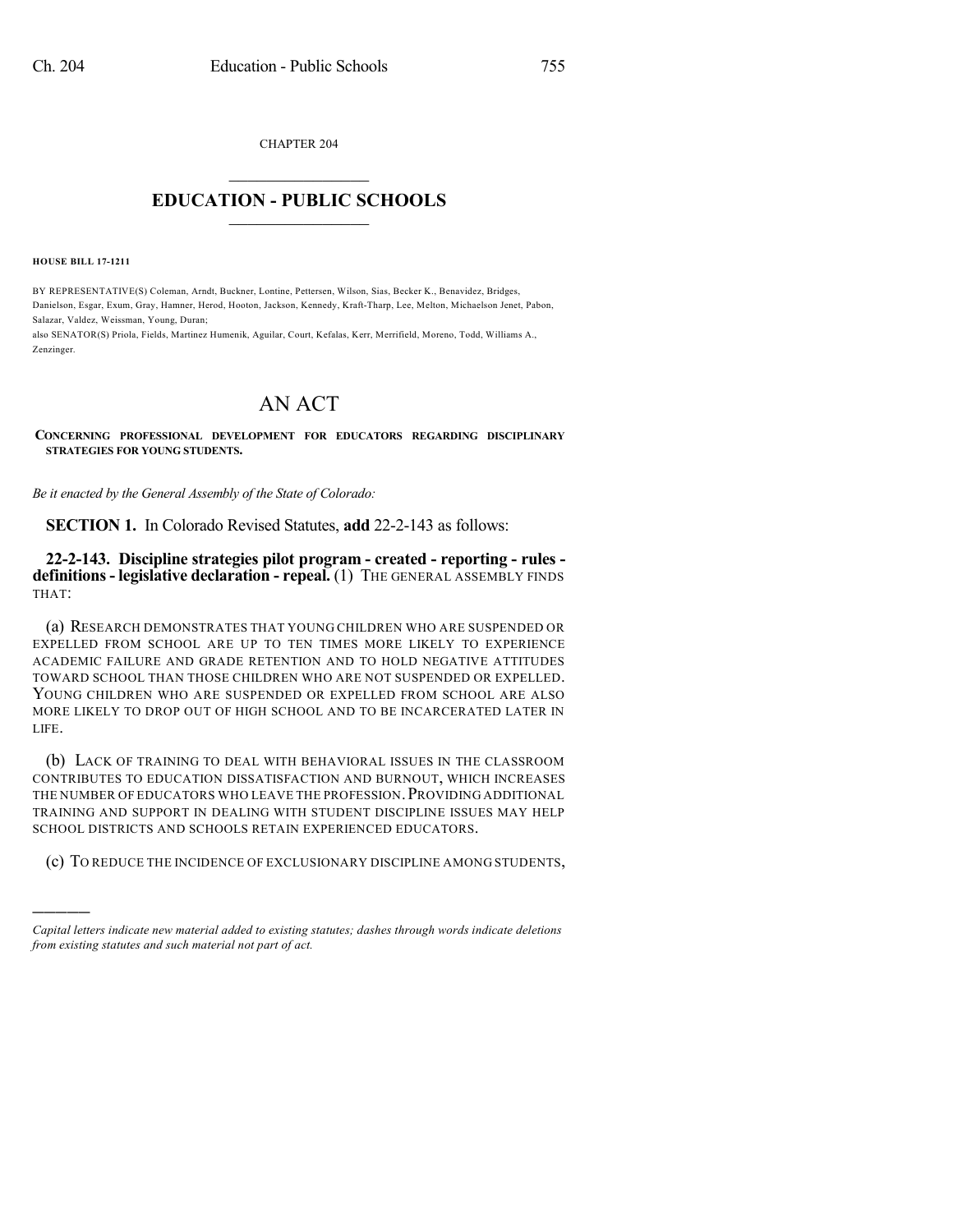ESPECIALLY THOSE ENROLLED IN PRESCHOOL THROUGH THIRD GRADE, TEACHERS AND ADMINISTRATORS SHOULD RECEIVE TRAINING AND SUPPORT IN USING CULTURALLY RESPONSIVE METHODS OF DISCIPLINE WITH YOUNG STUDENTS AND IN IMPLEMENTING DEVELOPMENTALLY APPROPRIATE RESPONSES TO THE BEHAVIORAL ISSUES OF YOUNG STUDENTS.

(2) AS USED IN THIS SECTION, UNLESS THE CONTEXT OTHERWISE REQUIRES:

(a) "BOARD OF COOPERATIVE SERVICES" MEANS A REGIONAL EDUCATIONAL SERVICE UNIT CREATED PURSUANT TO ARTICLE 5 OF THIS TITLE 22.

(b) "CHARTER SCHOOL" MEANS A CHARTER SCHOOL AUTHORIZED BY A SCHOOL DISTRICT PURSUANT TO PART 1 OF ARTICLE 30.5 OF THIS TITLE 22 OR A CHARTER SCHOOL AUTHORIZED BY THE STATE CHARTER SCHOOL INSTITUTE PURSUANT TO PART 5 OF ARTICLE 30.5 OF THIS TITLE 22.

(c) "CULTURALLY RESPONSIVE METHODS" MEANS METHODS THAT USE THE CULTURAL KNOWLEDGE, EXPERIENCES, SOCIAL AND EMOTIONAL LEARNING NEEDS, AND PERFORMANCE STYLES OF DIVERSE STUDENTS TO ENSURE THAT CLASSROOM MANAGEMENT STRATEGIES AND RESEARCH-BASED ALTERNATIVES TO EXCLUSIONARY DISCIPLINE ARE APPROPRIATE AND EFFECTIVE FOR STUDENTS.

(d) "EXCLUSIONARY DISCIPLINE METHODS" MEANS IN-SCHOOL SUSPENSION, OUT-OF-SCHOOL SUSPENSION,EXPULSION,SCHOOL-BASED ARRESTS,SCHOOL-BASED REFERRALS TO THE JUVENILE JUSTICE SYSTEM, AND VOLUNTARY OR INVOLUNTARY PLACEMENT IN AN ALTERNATIVE EDUCATION PROGRAM.

(e) "PILOT PROGRAM" MEANS THE DISCIPLINE STRATEGIES PILOT PROGRAM CREATED IN SUBSECTION (3) OF THIS SECTION.

(3)(a) THERE IS CREATED IN THE DEPARTMENT THE DISCIPLINE STRATEGIES PILOT PROGRAM TO PROVIDE MONEY TO SCHOOL DISTRICTS, GROUPS OF SCHOOL DISTRICTS, BOARDS OF COOPERATIVE SERVICES, AND CHARTER SCHOOLS FOR PROFESSIONAL DEVELOPMENT FOR TEACHERS AND PRINCIPALS CONCERNING THE USE OF CULTURALLY RESPONSIVE METHODS OF STUDENT DISCIPLINE IN PRESCHOOL THROUGH THIRD GRADE AND DEVELOPMENTALLY APPROPRIATE RESPONSES TO THE BEHAVIORAL ISSUES OF STUDENTS ENROLLED IN PRESCHOOL THROUGH THIRD GRADE, INCLUDING STUDENTS WITH DISABILITIES.THE INTENT OF THE PILOT PROGRAM IS TO PROVIDE PROFESSIONAL DEVELOPMENT FOR EDUCATORS TO ASSIST THEM IN REDUCING THE USE OF EXCLUSIONARY DISCIPLINE METHODS IN PUBLIC SCHOOLS, ESPECIALLY WITH REGARD TO STUDENTS ENROLLED IN PRESCHOOL THROUGH THIRD GRADE AND STUDENTS WITH DISABILITIES. THE DEPARTMENT IS REQUIRED TO IMPLEMENT THE PILOT PROGRAM ONLY TO THE EXTENT THAT IT RECEIVES SUFFICIENT MONEY THROUGH GIFTS, GRANTS, AND DONATIONS AS PROVIDED IN SUBSECTION (7) OF THIS SECTION.

(b) THE STATE BOARD SHALL PROMULGATE RULES AS PROVIDED IN THE "STATE ADMINISTRATIVE PROCEDURE ACT", ARTICLE 4 OF TITLE 24, AS NECESSARY, TO IMPLEMENT THE PILOT PROGRAM.

(4) A SCHOOL DISTRICT, GROUP OF SCHOOL DISTRICTS, BOARD OF COOPERATIVE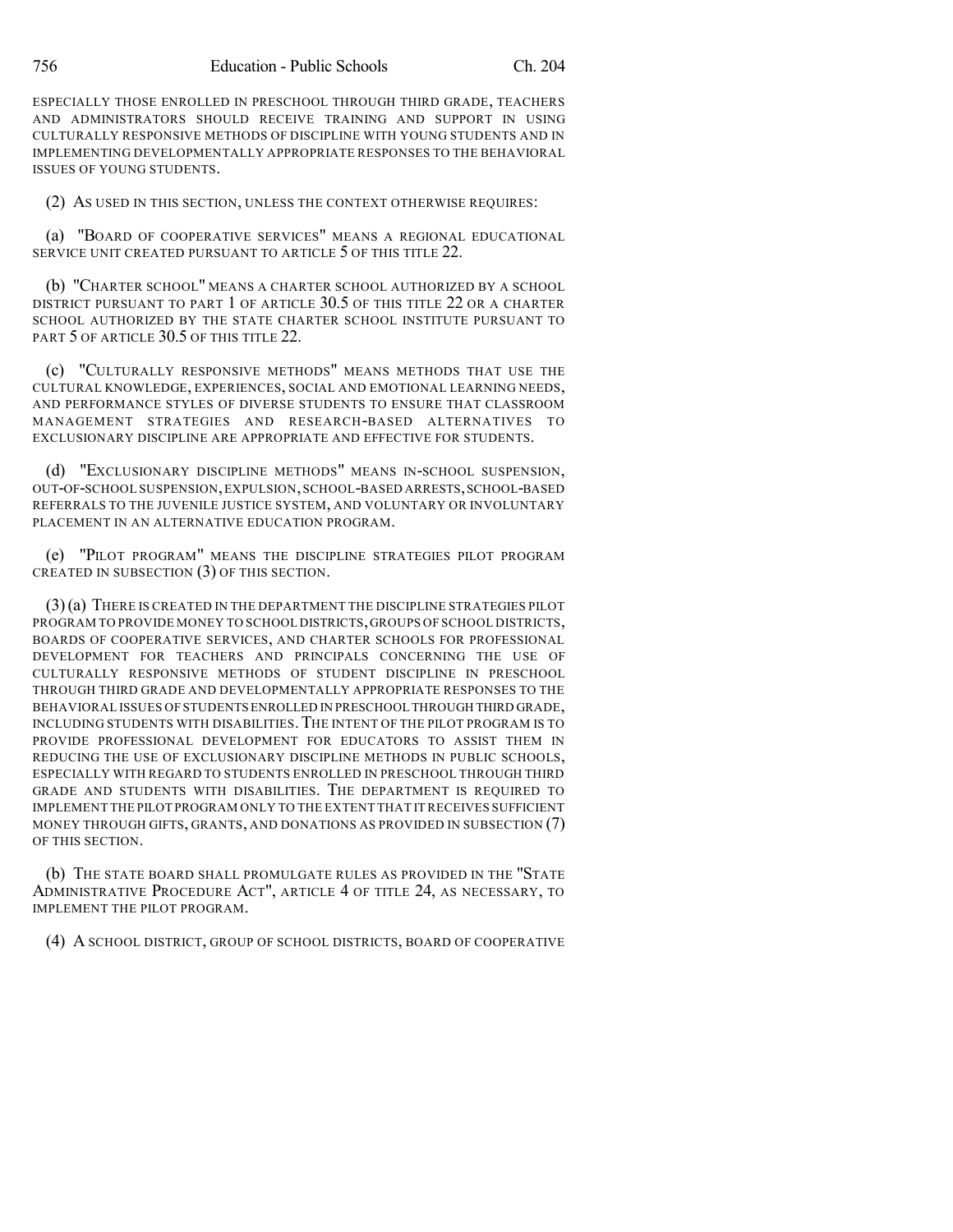SERVICES, OR CHARTER SCHOOL MAY APPLY TO THE DEPARTMENT TO RECEIVE A GRANT THROUGH THE PILOT PROGRAM. AN APPLICATION MUST INCLUDE:

(a) THE NUMBER OF TEACHERS AND PRINCIPALS TO WHOM THE APPLICANT WILL PROVIDE PROFESSIONAL DEVELOPMENT IN USING CULTURALLY RESPONSIVE METHODS OF STUDENT DISCIPLINE IN PRESCHOOL THROUGH THIRD GRADE AND DEVELOPMENTALLY APPROPRIATE RESPONSES TO THE BEHAVIORAL ISSUES OF STUDENTS ENROLLED IN PRESCHOOL THROUGH THIRD GRADE AND THE NUMBER AND GRADE LEVELS OF STUDENTS SERVED BY THOSE TEACHERS AND PRINCIPALS;

(b) THE PROFESSIONAL DEVELOPMENT PROGRAMS THAT THE APPLICANT EXPECTS TO PROVIDE WITH THE GRANT MONEY;

(c) THE OTHER RESOURCES AVAILABLE TO THE APPLICANT TO PROVIDE THE PROFESSIONAL DEVELOPMENT;

(d) THE AGGREGATE NUMBER AND TYPE OF DISCIPLINARY INCIDENTS OCCURRING IN PRESCHOOL, KINDERGARTEN, AND GRADES ONE THROUGH THREE IN THE SCHOOLS OPERATED BY THE APPLICANT IN THE PRECEDING THREE SCHOOL YEARS AND THE TYPES OF DISCIPLINARY RESPONSES AND STRATEGIES USED;

(e) THE APPLICANT'S AGREEMENT TO PROVIDE TO THE DEPARTMENT THE INFORMATION NECESSARY FOR THE DEPARTMENT TO CREATE THE REPORT DESCRIBED IN SUBSECTION (6) OF THIS SECTION FOR EACH SCHOOL YEAR IN WHICH THE APPLICANT RECEIVES A GRANT; AND

(f) ANY ADDITIONAL INFORMATION REQUIRED BY RULE OF THE STATE BOARD.

(5) THE DEPARTMENT SHALL REVIEW THE APPLICATIONS RECEIVED PURSUANT TO SUBSECTION (4) OF THIS SECTION AND RECOMMEND TO THE STATE BOARD WHICH APPLICANTS SHOULD RECEIVE GRANTS THROUGH THE PILOT PROGRAM AND THE AMOUNT OF EACH GRANT. THE STATE BOARD, TAKING INTO CONSIDERATION THE DEPARTMENT'S RECOMMENDATIONS, SHALL AWARD THE GRANTS, SUBJECT TO AVAILABLE FUNDING. IN MAKING RECOMMENDATIONS AND AWARDING GRANTS, THE DEPARTMENT AND THE STATE BOARD SHALL, TO THE EXTENT PRACTICABLE, AWARD A GRANT TO AT LEAST ONE SCHOOL DISTRICT,BOARD OF COOPERATIVE SERVICES, OR CHARTER SCHOOL LOCATED IN A RURAL AREA AND SHALL CONSIDER:

(a) THE LEVEL OF FINANCIAL NEED THAT AN APPLICANT DEMONSTRATES;

(b) THE QUALITY OF THE PROFESSIONAL DEVELOPMENT GRANT PROGRAMS THAT THE APPLICANT EXPECTS TO PROVIDE WITH THE GRANT MONEY;

(c) THE STUDENT DEMOGRAPHICS OF THE SCHOOLS OPERATED BY THE APPLICANT AND THE USE OF EXCLUSIONARY DISCIPLINE METHODS IN THE PRECEDING THREE SCHOOL YEARS BY EDUCATORS EMPLOYED BY THE APPLICANT; AND

(d) ANY ADDITIONAL CRITERIA ADOPTED BY RULE OF THE STATE BOARD.

(6) (a) FOR EACH SCHOOL YEAR IN WHICH THE STATE BOARD AWARDS GRANTS THROUGH THE PILOT PROGRAM, THE DEPARTMENT SHALL PREPARE A REPORT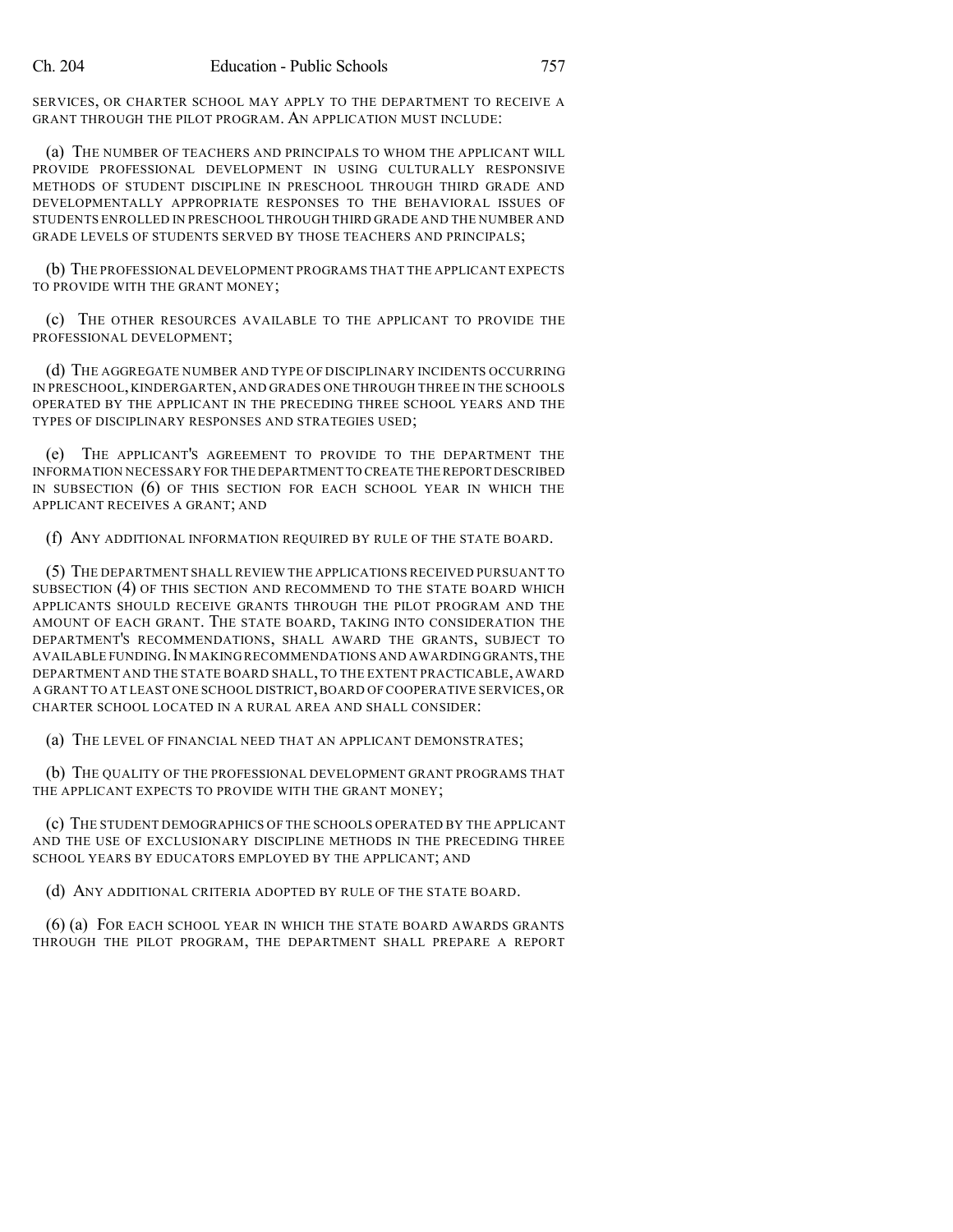CONCERNING IMPLEMENTATION OFTHE PILOT PROGRAM.AT A MINIMUM,THE REPORT MUST INCLUDE:

(I) THE NUMBER OF SCHOOL DISTRICTS, BOARDS OF COOPERATIVE SERVICES, AND CHARTER SCHOOLS THAT RECEIVED GRANTS THROUGH THE PILOT PROGRAM AND THE AMOUNT OF EACH GRANT;

(II) THE TYPES OF PROFESSIONAL DEVELOPMENT THAT GRANT RECIPIENTS PROVIDED TO TEACHERS AND PRINCIPALS;

(III) FOR THE SCHOOLS OPERATED BY THE GRANT RECIPIENTS, A COMPARISON OF THE FOLLOWING STRATEGIES, POLICIES, OR DATA BEFORE AND AFTER EDUCATORS PARTICIPATED IN THE PROFESSIONAL DEVELOPMENT PROGRAMMING PROVIDED WITH THE GRANT MONEY:

(A) DISCIPLINARY STRATEGIES OR POLICIES;

(B) FOR PRESCHOOL, KINDERGARTEN, AND GRADES ONE THROUGH THREE, THE AGGREGATE NUMBER AND TYPES OF DISCIPLINARY INCIDENTS, AGGREGATE INFORMATION CONCERNING THE TYPES OF DISCIPLINARY RESPONSES TO INCIDENTS, AND AGGREGATE INFORMATION CONCERNING THE CHANGES IN DISCIPLINARY RESPONSES USED BEFORE AND AFTER THE TRAINING;

(C) ATTENDANCE AND TRUANCY RATES; AND

(D) INDICATORS OF TEACHER SATISFACTION; AND

(IV) ANY OTHER NONPERSONALLY IDENTIFYING DATA REQUESTED BY THE DEPARTMENT THAT INDICATES WHETHER THE PILOT PROGRAM IS SUCCESSFUL IN REDUCING THE USE OF EXCLUSIONARY DISCIPLINE METHODS IN PUBLIC SCHOOLS.

(b) BY APRIL 15, 2018, AND BY APRIL 15 EACH YEAR THEREAFTER, THE DEPARTMENT SHALL SUBMIT THE REPORT TO THE STATE BOARD, THE JOINT BUDGET COMMITTEE,AND THE EDUCATION COMMITTEES OFTHE HOUSE OF REPRESENTATIVES AND THE SENATE, OR ANY SUCCESSOR COMMITTEES.

(7) THE PILOT PROGRAM IS NOT ELIGIBLE TO RECEIVE STATE APPROPRIATIONS AND MUST BE FUNDED SOLELY THROUGH GIFTS, GRANTS, OR DONATIONS. THE DEPARTMENT MAY ACCEPT AND EXPEND GIFTS, GRANTS, OR DONATIONS FROM PRIVATE OR PUBLIC SOURCES FOR THE PURPOSES OF THE PILOT PROGRAM. NOTWITHSTANDING ANY PROVISION OF THIS SECTION TO THE CONTRARY, THE DEPARTMENT AND THE STATE BOARD ARE NOT REQUIRED TO IMPLEMENT THE PILOT PROGRAM, INCLUDING PROMULGATING RULES AND PREPARING THE REPORT DESCRIBED IN SUBSECTION (6) OF THIS SECTION, IN A BUDGET YEAR IF THE DEPARTMENT DOES NOT RECEIVE AT LEAST THREE HUNDRED THOUSAND DOLLARS IN GIFTS, GRANTS, OR DONATIONS FOR THE PILOT PROGRAM FOR THAT BUDGET YEAR.

(8) THIS SECTION IS REPEALED, EFFECTIVE JULY 1, 2020.